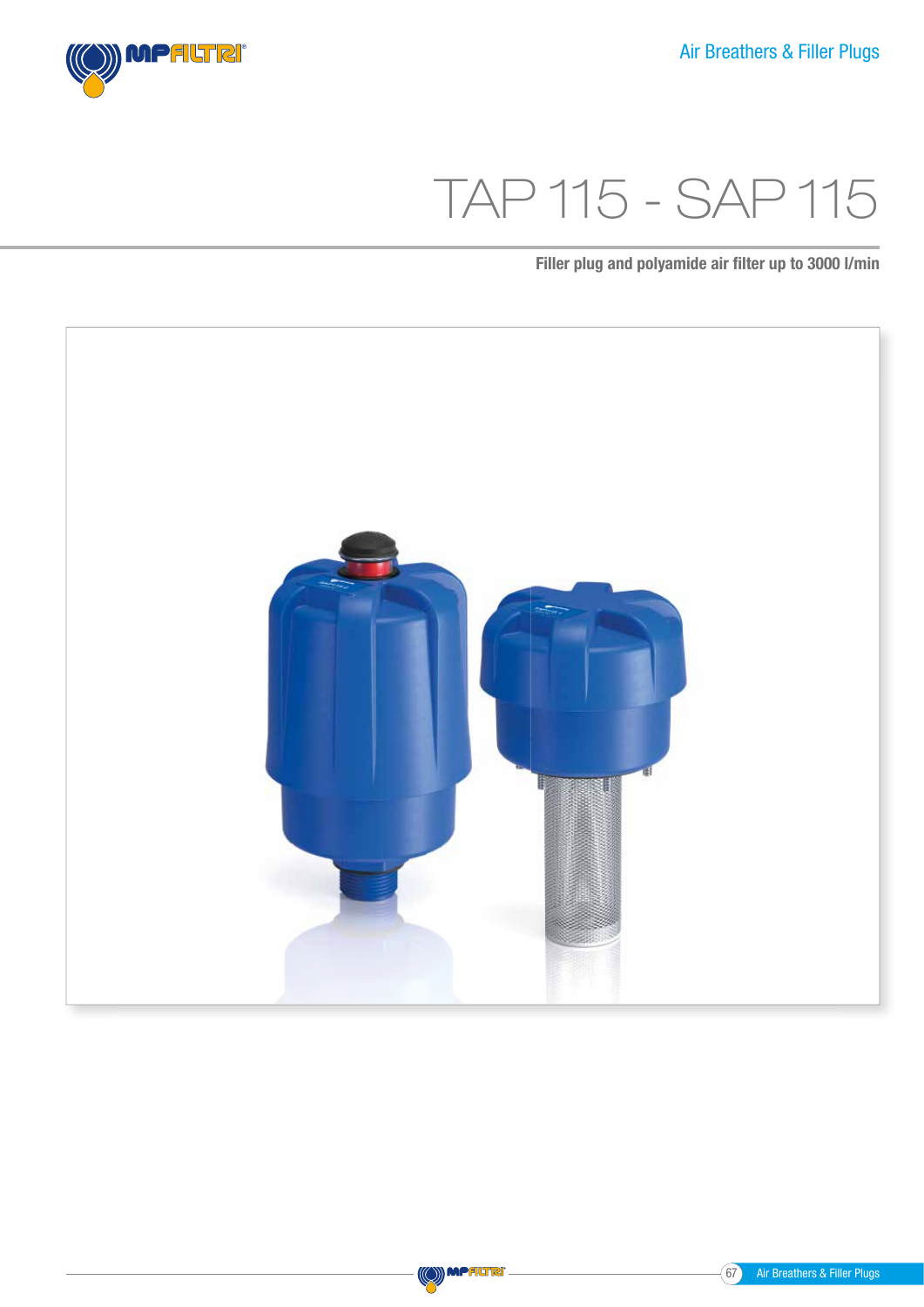### P 115 GENERAL INFORMATION

#### Technical data

| Air breathers & Filler plugs                                                                                                                                                                                                                                                                                                                                                                                                                                                                                                                                                                                                                                                                                                                                                                                                                                                                        | Flow rate $\Delta p$ 0.02 bar                                                                                                                                                                                                                                                                                                                                                                        |             |      |  |
|-----------------------------------------------------------------------------------------------------------------------------------------------------------------------------------------------------------------------------------------------------------------------------------------------------------------------------------------------------------------------------------------------------------------------------------------------------------------------------------------------------------------------------------------------------------------------------------------------------------------------------------------------------------------------------------------------------------------------------------------------------------------------------------------------------------------------------------------------------------------------------------------------------|------------------------------------------------------------------------------------------------------------------------------------------------------------------------------------------------------------------------------------------------------------------------------------------------------------------------------------------------------------------------------------------------------|-------------|------|--|
| Filler plug and polyamide air filters                                                                                                                                                                                                                                                                                                                                                                                                                                                                                                                                                                                                                                                                                                                                                                                                                                                               | Flow rate [I/min]<br><b>Filtration rating</b><br>110                                                                                                                                                                                                                                                                                                                                                 |             |      |  |
| Flow rates up to 2150 I/min                                                                                                                                                                                                                                                                                                                                                                                                                                                                                                                                                                                                                                                                                                                                                                                                                                                                         | TAP115 length 1                                                                                                                                                                                                                                                                                                                                                                                      | A03<br>1600 | 2000 |  |
|                                                                                                                                                                                                                                                                                                                                                                                                                                                                                                                                                                                                                                                                                                                                                                                                                                                                                                     | TAP115 length 2                                                                                                                                                                                                                                                                                                                                                                                      | 2150        | 2150 |  |
| TAP115 is a range of plastic large air breathers and filler caps for<br>protection of the tank against the solid contamination contained into<br>the air and filling of the fluid into the systems during the commissioning<br>and maintenance procedures.<br>They are directly fitted on the tank.<br><b>Available features:</b><br>- Flanged connection, for a maximum flow rate of 2150 l/min<br>- Replaceable filter element.<br>- Fine cellulose and microfibre filtration, to get a good cleanliness level<br>into the reservoir. Polyester media is an option for heavy environmental<br>conditions (High humidity, sand )<br>- Visual clogging indicator<br>- Filling basket, to hold the coarse contamination contained into the<br>fluid and to diffuse the fluid flow into the tank<br><b>Common applications:</b><br>- Hydraulic systems<br>- Mobile machines<br>- Industrial equipment | <b>Materials</b><br>- Cover/flange: Polyamide<br>- Filter element: Microfibre, Resin impregnated paper<br>- Seals: NBR, FPM<br>- Basket/screws: Galvanized steel<br><b>Clogging indicators</b><br>- Manual reset<br>- Set pressure $0.062$ bar $\pm 10\%$<br><b>Temperature</b><br>From -25 $^{\circ}$ C to +100 $^{\circ}$ C<br>Weight<br>TAP 115 length 1 0.460 kg<br>TAP 115 length 2<br>0.585 kg |             |      |  |

### Designation & Ordering code

| Configuration example: TAP115<br>$\overline{c}$<br>A03<br>P <sub>01</sub><br>F<br>А<br>А<br><b>Series</b><br>$\mathbf{2}$<br>Flange<br>$3 \mu m$ |
|--------------------------------------------------------------------------------------------------------------------------------------------------|
| <b>TAP115</b>                                                                                                                                    |
| Length<br>$1 \mid$                                                                                                                               |
|                                                                                                                                                  |
| <b>Connections</b><br>F                                                                                                                          |
|                                                                                                                                                  |
| <b>Filtration rating</b><br>A03 Inorganic microfiber<br>L10 Resin impregnated paper 10 µm                                                        |
|                                                                                                                                                  |
|                                                                                                                                                  |
|                                                                                                                                                  |
|                                                                                                                                                  |
| <b>Seals</b><br><b>NBR</b><br><b>FPM</b><br>V<br>Α                                                                                               |
|                                                                                                                                                  |
| <b>Version</b><br>With basket                                                                                                                    |
|                                                                                                                                                  |
| <b>Clogging indicator</b><br><b>Execution</b><br>Without indicator<br>MP Filtri standard<br>A<br><b>P01</b>                                      |
| With visual clogging indicator<br>B<br>Customized<br>Pxx                                                                                         |
|                                                                                                                                                  |
| <b>FILTER ELEMENT</b>                                                                                                                            |
| $\overline{2}$<br>A03<br><b>P01</b><br>A115<br>Configuration example :<br><b>Filter element series</b>                                           |
| A115                                                                                                                                             |
| Length<br>$\blacksquare$                                                                                                                         |

#### Filtration rating A03 Inorganic microfiber L10 Resin impregnated paper 10 µm  $3 \mu m$ P01 Pxx Execution  $1 \mid 2 \mid$

MP Filtri standard Customized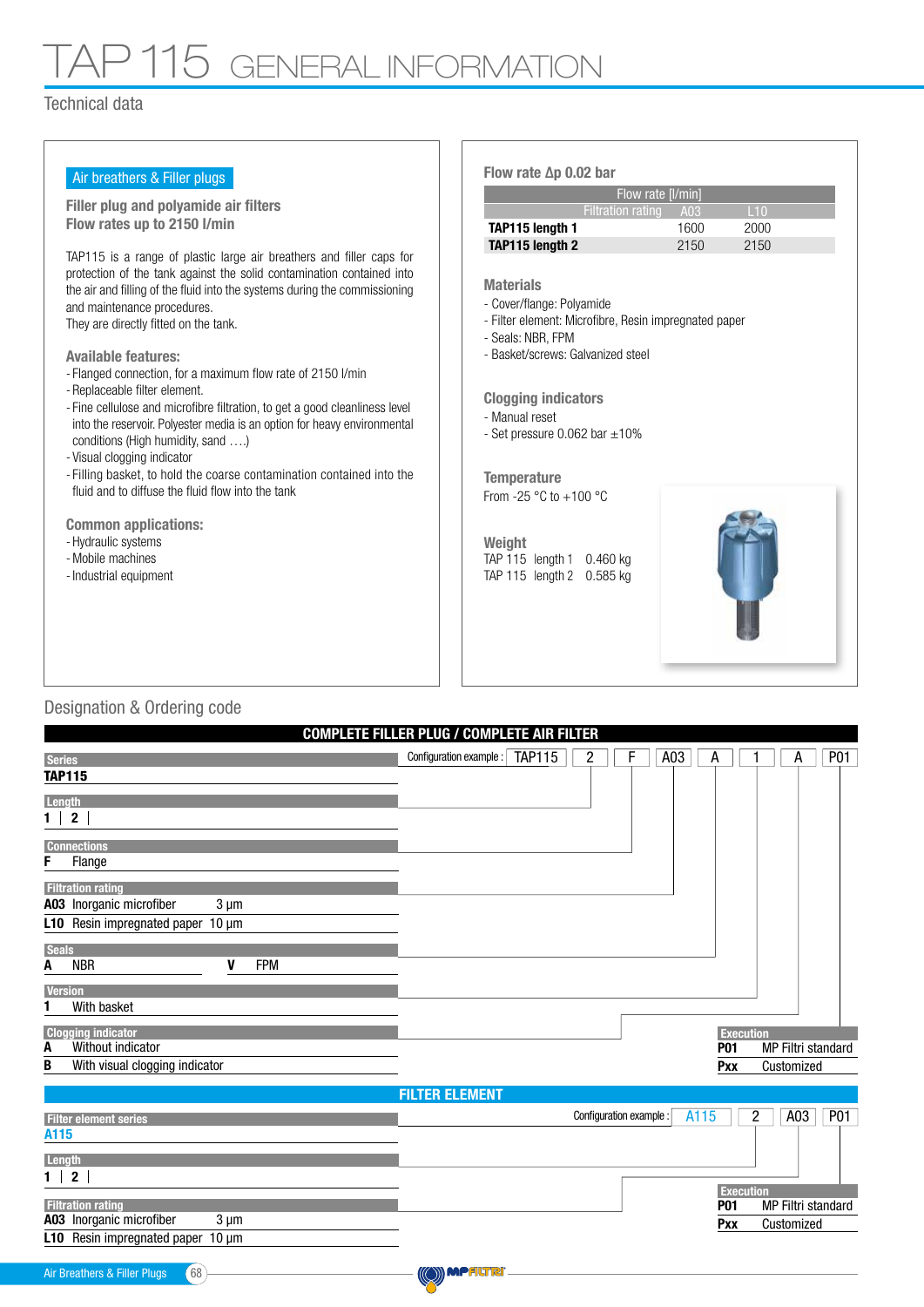

#### Dimensions





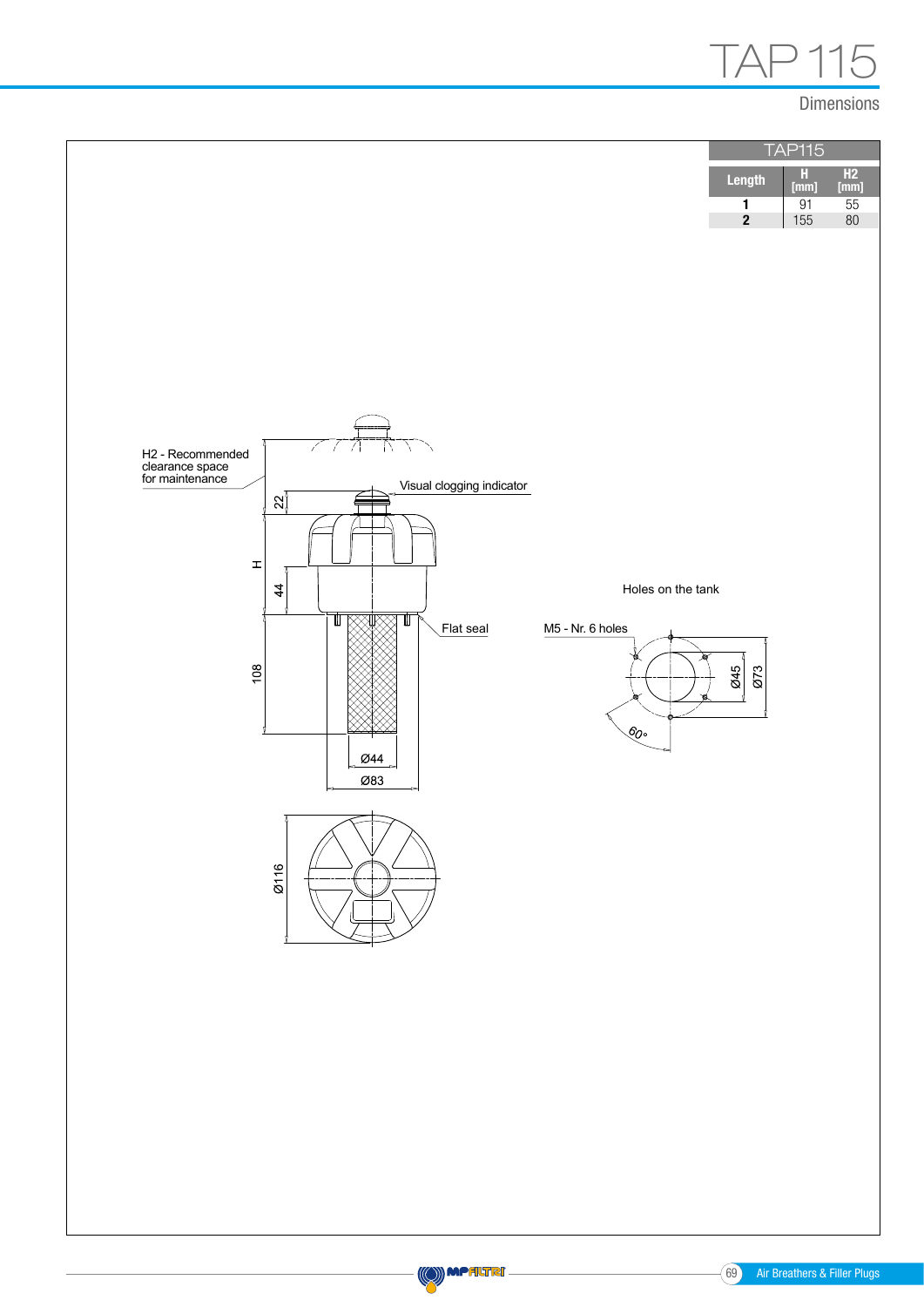| Air breathers & Filler plugs                                                                                                                                                                                                                                                                                                                                                                                                                                                                                                                                                                                                                                                                                | Flow rate $\Delta p$ 0.02 bar                                                                                                                                                                                                                                                                                                                                                                 |      |      |
|-------------------------------------------------------------------------------------------------------------------------------------------------------------------------------------------------------------------------------------------------------------------------------------------------------------------------------------------------------------------------------------------------------------------------------------------------------------------------------------------------------------------------------------------------------------------------------------------------------------------------------------------------------------------------------------------------------------|-----------------------------------------------------------------------------------------------------------------------------------------------------------------------------------------------------------------------------------------------------------------------------------------------------------------------------------------------------------------------------------------------|------|------|
|                                                                                                                                                                                                                                                                                                                                                                                                                                                                                                                                                                                                                                                                                                             | Flow rate [I/min]                                                                                                                                                                                                                                                                                                                                                                             |      |      |
| Filler plug and polyamide air filters                                                                                                                                                                                                                                                                                                                                                                                                                                                                                                                                                                                                                                                                       | <b>Filtration rating</b>                                                                                                                                                                                                                                                                                                                                                                      | A03  | L10  |
| Flow rates up to 3000 l/min                                                                                                                                                                                                                                                                                                                                                                                                                                                                                                                                                                                                                                                                                 | SAP115 length 1 - G1"                                                                                                                                                                                                                                                                                                                                                                         | 1830 | 2170 |
|                                                                                                                                                                                                                                                                                                                                                                                                                                                                                                                                                                                                                                                                                                             | SAP115 length 2 - G1"                                                                                                                                                                                                                                                                                                                                                                         | 2800 | 2800 |
| SAP115 is a range of plastic large air breathers for protection of the<br>tank against the solid contamination contained into the air.                                                                                                                                                                                                                                                                                                                                                                                                                                                                                                                                                                      | SAP115 length 1 - G1 1/2"                                                                                                                                                                                                                                                                                                                                                                     | 1995 | 2330 |
| They are directly fitted on the tank.                                                                                                                                                                                                                                                                                                                                                                                                                                                                                                                                                                                                                                                                       | SAP115 length 2 - G1 1/2"                                                                                                                                                                                                                                                                                                                                                                     | 3000 | 3000 |
| <b>Available features:</b><br>- Male threaded connections up to 1 1/2", for a maximum flow rate<br>of 3000 l/min.<br>- Replaceable filter element.<br>- Fine cellulose and microfibre filtration, to get a good cleanliness<br>level into the reservoir. Polyester media is an option for heavy<br>environmental conditions (High humidity, sand )<br>- Visual clogging indicator<br>- Antisplash, to avoid fluid coming out through the air breather due to<br>sloshing<br>- Filling basket, to hold the coarse contamination contained into the<br>fluid and to diffuse the fluid flow into the tank<br><b>Common applications:</b><br>- Hydraulic systems<br>- Mobile machines<br>- Industrial equipment | <b>Materials</b><br>- Cover/flange: Polyamide<br>- Filter element: Microfibre, Resin impregnated paper<br>- Connection: Polyamide<br>- Seals: NBR, FPM<br><b>Clogging indicators</b><br>- Manual reset<br>- Set pressure $0.062$ bar $\pm 10\%$<br><b>Temperature</b><br>From -25 $\degree$ C to +100 $\degree$ C<br>Weight<br>SAP 115 length 1<br>0.410 kg<br>SAP 115 length 2<br>$0.525$ kg |      |      |
|                                                                                                                                                                                                                                                                                                                                                                                                                                                                                                                                                                                                                                                                                                             |                                                                                                                                                                                                                                                                                                                                                                                               |      |      |

### Designation & Ordering code

|                                                                                   | <b>COMPLETE FILLER PLUG / COMPLETE AIR FILTER</b> |                |                         |      |                  |   |                           |                 |
|-----------------------------------------------------------------------------------|---------------------------------------------------|----------------|-------------------------|------|------------------|---|---------------------------|-----------------|
| <b>Series</b>                                                                     | Configuration example: SAP115                     | $\overline{c}$ | A                       | A03  | А                |   | А                         | P <sub>01</sub> |
| <b>SAP115</b>                                                                     |                                                   |                |                         |      |                  |   |                           |                 |
| Length                                                                            |                                                   |                |                         |      |                  |   |                           |                 |
| $\overline{\mathbf{2}}$<br>1                                                      |                                                   |                |                         |      |                  |   |                           |                 |
|                                                                                   |                                                   |                |                         |      |                  |   |                           |                 |
| <b>Connections</b><br>C                                                           |                                                   |                |                         |      |                  |   |                           |                 |
| G <sub>1</sub><br>G 1 1/2"<br>A                                                   |                                                   |                |                         |      |                  |   |                           |                 |
| <b>Filtration rating</b>                                                          |                                                   |                |                         |      |                  |   |                           |                 |
| A03 Inorganic microfiber<br>$3 \mu m$                                             |                                                   |                |                         |      |                  |   |                           |                 |
| L10 Resin impregnated paper 10 µm                                                 |                                                   |                |                         |      |                  |   |                           |                 |
| <b>Seals</b>                                                                      |                                                   |                |                         |      |                  |   |                           |                 |
| <b>NBR</b><br>А                                                                   |                                                   |                |                         |      |                  |   |                           |                 |
| <b>Version</b>                                                                    |                                                   |                |                         |      |                  |   |                           |                 |
| Standard<br>With anti-splash feature<br>0                                         |                                                   |                |                         |      |                  |   |                           |                 |
| <b>Clogging indicator</b>                                                         |                                                   |                |                         |      | <b>Execution</b> |   |                           |                 |
| Without indicator<br>A                                                            |                                                   |                |                         |      | <b>P01</b>       |   | MP Filtri standard        |                 |
| With visual clogging indicator<br>B                                               |                                                   |                |                         |      | Pxx              |   | Customized                |                 |
|                                                                                   | <b>FILTER ELEMENT</b>                             |                |                         |      |                  |   |                           |                 |
|                                                                                   |                                                   |                | Configuration example : | A115 |                  | 2 | A03                       | <b>P01</b>      |
| <b>Filter element series</b><br>A115                                              |                                                   |                |                         |      |                  |   |                           |                 |
| Length                                                                            |                                                   |                |                         |      |                  |   |                           |                 |
| 2                                                                                 |                                                   |                |                         |      |                  |   |                           |                 |
|                                                                                   |                                                   |                |                         |      | <b>Execution</b> |   |                           |                 |
| <b>Filtration rating</b><br>$\sim$ $\sim$ $\sim$<br>$\overline{\phantom{0}}$<br>. |                                                   |                |                         |      | <b>P01</b>       |   | <b>MP Filtri standard</b> |                 |

```
A03 Inorganic microfiber
L10 Resin impregnated paper 10 µm
                             3 µm
```
Pxx Customized